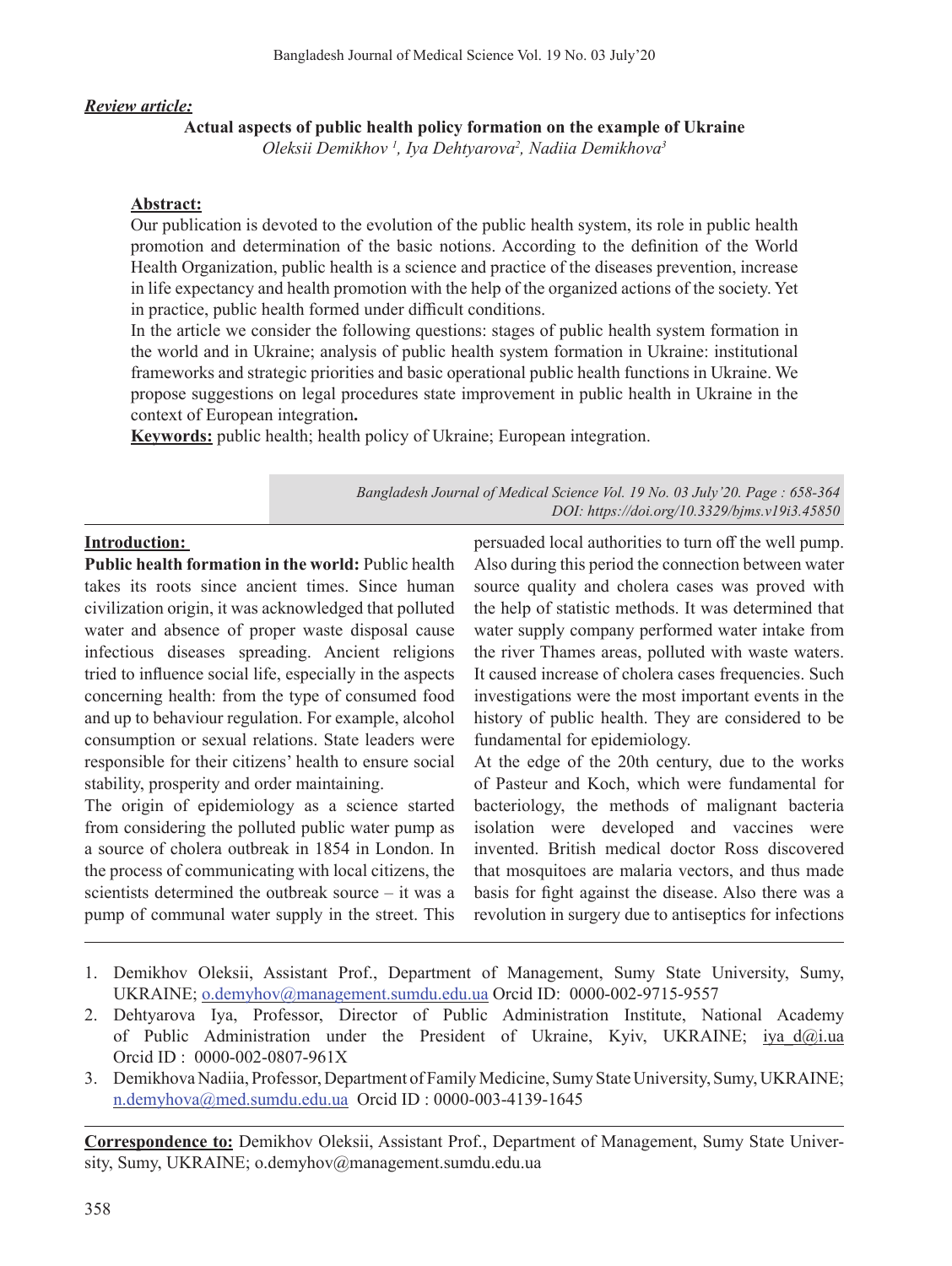elimination. It was confirmed that plague is carried by fleas, parasitizing on the rats. It was revealed that mosquitoes carry yellow fever virus. After the victories over epidemiological diseases, public health started focusing on chronic diseases, in particular, cancer and cardiovascular diseases 1, 2. Previous efforts on the use of preventive methods in many developed countries had resulted in sharp decrease in mortality by that time  $3, 4, 5$ .

Scientists pay special attention to the study of the issues of the patients'rights protection in health care. In particular, the issues of discriminations against women, palliative medicine, bioethics, aspects of public police in public health are investigated <sup>16-11</sup>.

Researchers distinguish such phases of public health system development:

Phase of control - 1880-1920.

Phase of ideas promotion – 1920–1960.

Phase of social engineering – 1960–1980.

Phase "Health for all" – 1981–2000.

Phase "Health in all state policies" – since 2000 till now.

Thus, it is necessary to mention that distribution of the principles of public health system around the world yields positive results and requires additional scientific research and synthesis.

**Stages of public health system formation in Ukraine.** Health care in Ukraine has its old and interesting history. Recently, new details of the formation and development of health care management system, including public health, were revealed for a wide circle of readers. Due to accurate work of the specialists at museums and archives, new previously unknown facts appear.

Thus, at the beginning of the 20th century, after the range of revolutions and Russian Empire decline, Ukraine started formation of own governance structures, in particular, in the field of public health. It was envisaged, that the whole medical and sanitary structure would be based on democratic principles, developed by public medical thought, which had been the basis for country medicine before. Its basic principles were free medical aid, its general availability, preventive trend, participation of the community in the development of medical and sanitary aid system. Its managerial aspects were based on self-government principle. New medical care managing bodies started forming on this basis in Ukraine. The development of town councils activities with the departments of public health, governorate and district country councils with sanitary bureaus began.

A new conception was forming at these institutions. It was based on the consolidation of public health and care principles and reconstitution of historical heritage of the domestic medicine. Thus, as far back as in the 15th century, medical custodial institutions were grounded in Ukraine. Thereby, comprehensive approach to the issue of population's health care was implemented. The functions of the Ministry of public health and custody formed according to the priority requirements of those times: organization of health care of civilian population, provision of the merchant fleet with sanitary care, promotion of repatriation of Ukrainian citizens, help to the captives, return of the Ukrainian emigrants from West and Far East countries, purchasing medications for Ukraine abroad.

A long and complex way was gone during Ukraine's staying within the USSR. The functions of the Republic Ministry changed and became more complicated according to the tasks, which were put forward at different stages of the economy and social policy development.

After the independence of Ukraine was proclaimed in 1991, the Ministry of Health faced the task to arrange health care of the independent state under the conditions of economic crisis. There appeared a need to reform the branch according to new economic conditions and to develop corresponding medical and sanitary legislation.

In general, having saved some amount of medical and sanitary aid provision, the institutions of the branch in some regions got failure. Thus, an acute issue of the branch reorganization is on the agenda, and first of all, it is the field of public health. The strategy of medical aid reorganization, from the point of view of the branch leaders, should be carried out in several directions. Firstly, it is necessary to proclaim prophylaxis and fundamentals of healthy life style as the essence of all institutions activities. Secondly, it is necessary to form new system of the branch management, based on the fundamentals of the market economy, involving the methods of modern management. Provision of the conditions for private sector development, family medicine basics and medical insurance implementation as new forms of sociomedical and economic relations, arrangement of the rational system of medicines and logistics support and reformation of medical education will add up an opportunity to lead the health care branch of Ukraine to the level of the developed countries 12-16.

**Analysis of public health system formation in Ukraine.**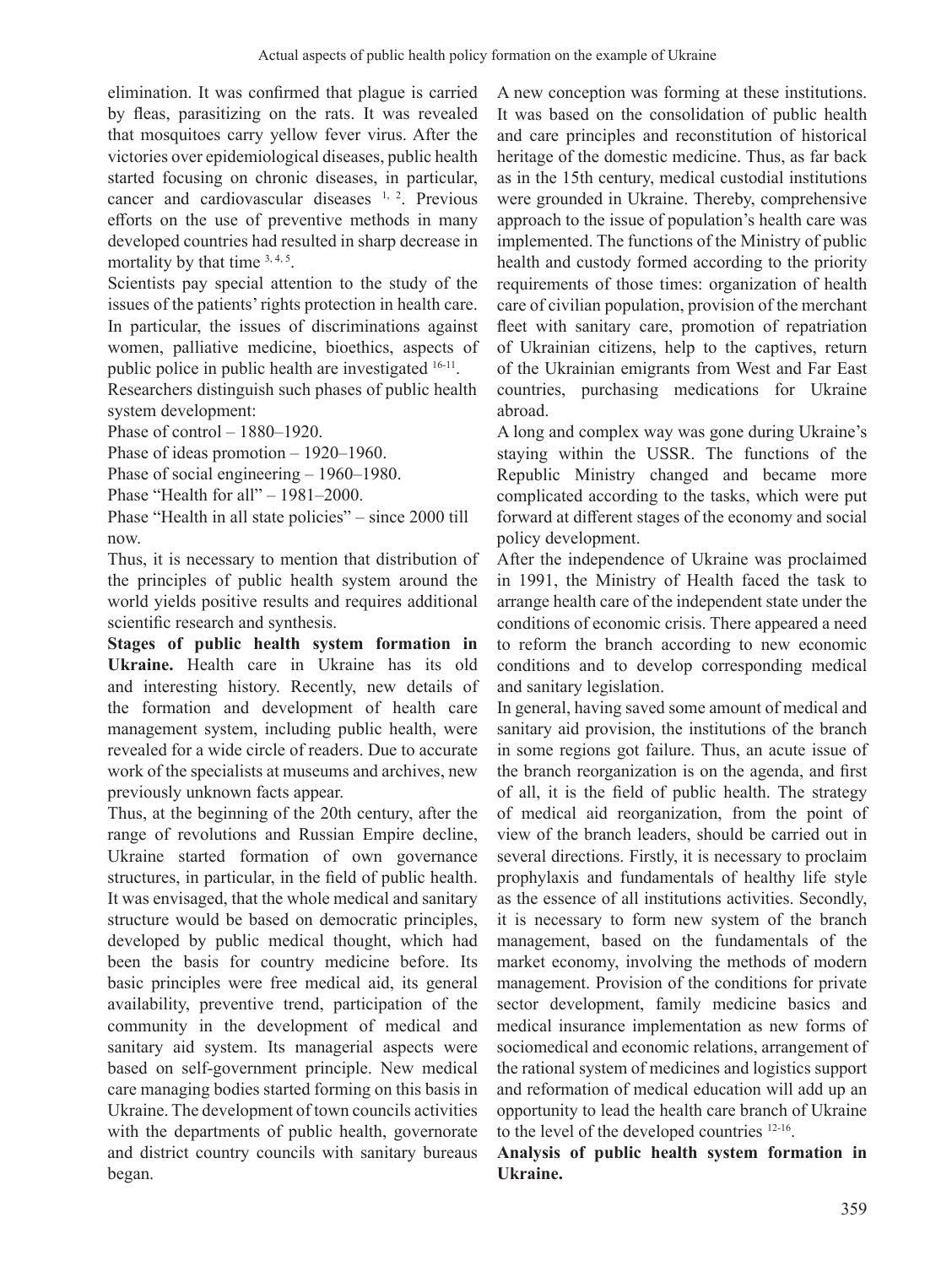Nowadays, a state and regional policy of health preservation and productive human life is implemented in Ukraine. The legislation on public health system is based on the Constitution of Ukraine and Laws of Ukraine:

- "Fundamentals of health legislation of Ukraine",
- "On provision of sanitary and epidemic wellbeing of the population",
- "On population protection from infectious diseases".

Ukraine in its European integration processes is oriented at the policy "Health-2020: fundamentals of the European policy for support of the state and society actions in favour of health and well-being" <sup>17</sup>, at "European plan of actions on consolidation of the potential and services of public health" <sup>18</sup>, which became an orienting point in public health development in the European region, and at the requirementsoftheAgreementonassociationbetween Ukraine and EU<sup>19</sup>. A national-level document, which determines general course of actions, is a Strategy of sustainable development "Ukraine-2020" 20 and National strategy of reforming health care system in Ukraine in 2015-2020, which is a constituent of the national actions plan on reforming.

Now, the Conception of public health development, which was adopted in 2016, is being implemented in the state  $21$ . The conception will help in creation of appropriate unified system. This means that each leader of central and local body of executive power will take into account the consequences of their decisions for health of the population and give priority to the measures, which will help people to avoid diseases and injuries. The process of strategic planning of the system development is implemented including interested parties and measures planning at national, regional and local levels. The conception establishes the basics for health care system focusing on the reorientation from treatment policy to the policy of health promotion and preservation and diseases prevention.

In order to reduce impact of non-infectious diseases, it isimplemented an approach, which will give people an opportunity to choose measures, aimed at their health promotion on their own. It also will permit to expect and demand, from local self-government bodies in particular, to take corresponding decisions. The Conception implementation will push forward complex reform of health care system. The Cabinet of Ministers of Ukraine in 2017 approved the Plan of measures on realization of the Conception of public health system development <sup>20, 22</sup>.

The plan foresees:

- development and adoption of the Communication strategy on the priority issues of public health;
- development ofstaffresourcesin the public health system, amending the national occupational classification according to the specialization "Public Health";
- creation of referent laboratories;
- implementation of the electronic system of information management in the laboratory network of public health system;
- development and adoption of the statutes of public health regional centres;
- development of the regional plans of complex measures and programmes on prevention and treatment of diseases, causing the most negative socio-demographic and economic influence;
- development and adoption of the model provision on regional (district at hospital districts) coordination councils on the issues of response to emergency situations in public health.

Measures on impediments elimination in public health include:

- communication improvement by means of informing and influence on motivation of individuals and groups of people on health preservation;
- - public health advocacy as activity on representation and protection of human interests in public health.

The first pilot projects on the development of regional system of public health in Ukraine were initiated in 2017 in 6 regions: Rivne, Poltava, Chernivtsi, Kherson and Sumy regions and in Kyiv city with the aim to develop corresponding organizational mechanisms.

Also, according to themodels of European integration processes of the High medical school development in Ukraine, the speciality "Public Health" was created at some higher educational institutions in qualification levels Bachelor and Master. At the same time, educational programme "Public Health" requires improvement, development and implementation of the European experience <sup>23</sup>.

In order to coordinate the efforts at national level, the Centre of public health at the Ministry of Health of Ukraine was founded. This institution implements the best European experience in Ukraine. Thus, for instance, the Centre implements common project together with Norwegian Institute of Public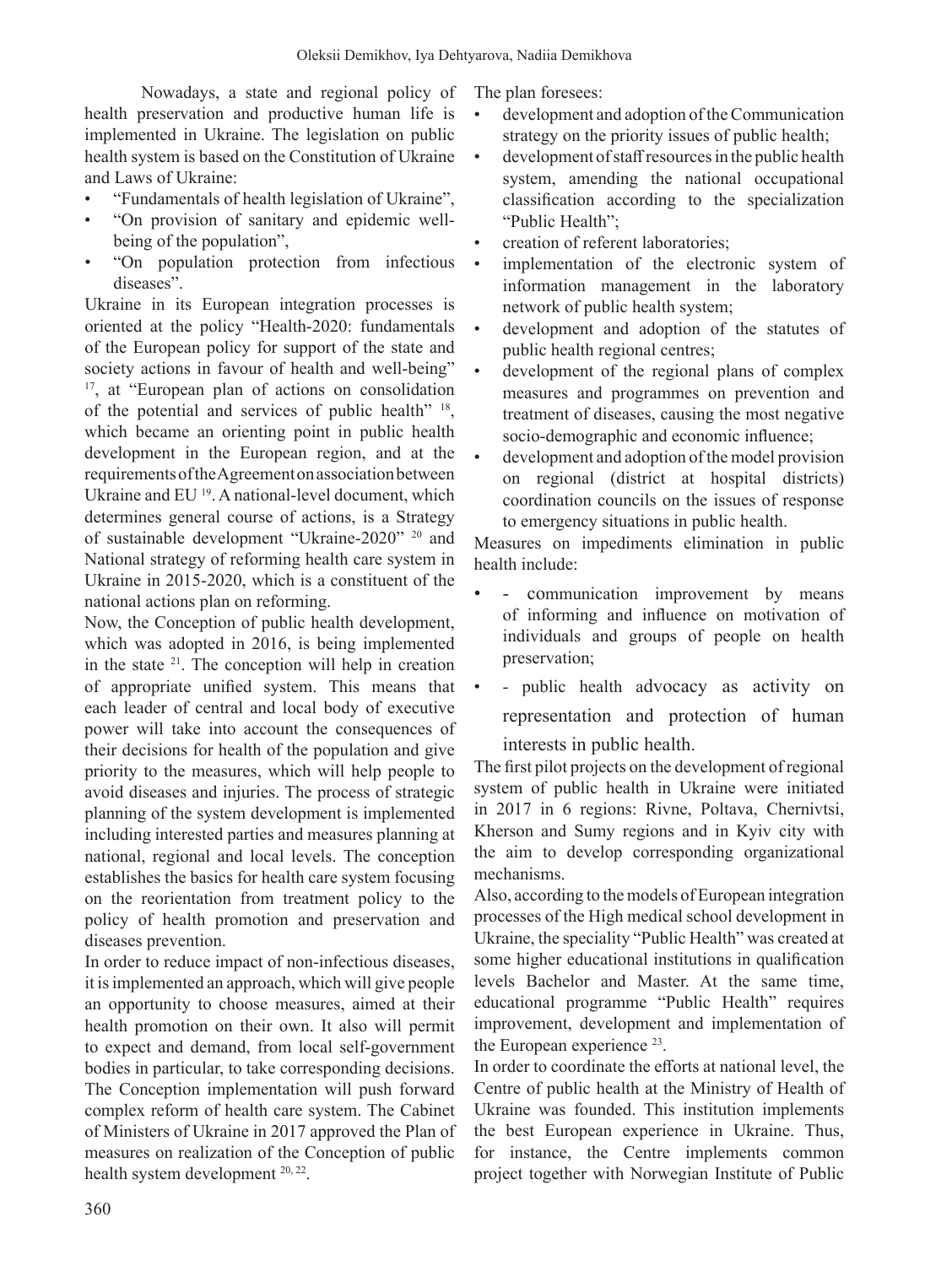Health. Cooperation foresees development and implementation of international medical and sanitary rules and system of preparedness and response to emergency situations. Moreover, national systems of antimicrobial resistance and infection control will be implemented. Separately with the Norwegian colleagues the system of public health registers and of the environmental factors monitoring estimation (air and water) are improved. Norwegian experience will be useful for reformation of the similar directions of public health system in Ukraine 24.

Thus, taking into account the given data, a new model of public health is actively implemented in Ukraine, legislative and normative-legal acts are developed with European experience implementation.

# **Strategic priorities and basic operational public health functions in Ukraine.**

The main problems of public health in Ukraine are:

- declined life expectancy;
- Ukraine takes the first place in Europe in the spread of HIV/AIDS;
- tuberculosis spreading (Ukraine is among top five world leaders);
- antibiotic resistance:
- critically low rate of vaccination population coverage;
- high rates of mortality from non-infectious diseases (86% as of 2016) <sup>25</sup>.

In the structure of non-infectious diseases mortality factors the main factors are diabetes 26-28 , cancer, chronic obstructive pulmonary diseases, cardiovascular diseases 29-31 .

Key risk factors of non-infectious diseases are considered below (see scheme 1).

Scheme 1

Key risk factors of non-infectious diseases



Taking into account the mentioned conditions, target indicators of National action plan on reduction of non-infectious diseases morbidity rates in Ukraine were chosen by the public health specialists:

- 25% reduction of premature mortality from noninfectious diseases;
- at least 10% reduction of alcohol abuse:
- 10% reduction of improper physical activity incidence;
- 30% reduction of average salt consumption by the population;
- reduction of the incidence of the tobacco products consumption by the population at the age of over 15 to 18.5% index;
- termination of the obesity and diabetes incidence growth.

But here occurs a question how to achieve the mentioned indices, by means of which state administration tools in public health? Operational public health functions, considered in the scheme 2, will help us (see scheme 2).

### Scheme 2

Operational public health functions (how to do?)



In our opinion, the increase of work efficiency in public health can be achieved by means of consolidation of the efforts of all involved state and regional structures. This cooperation can be represented as inter-sectoral interaction (see scheme 3).

#### Scheme 3

Inter-sectoral interaction in public health



**Suggestions on legal procedures state improvement in public health in Ukraine.** 

The study of the legal aspects of the development of the public health system was conducted in Ukraine in 2017.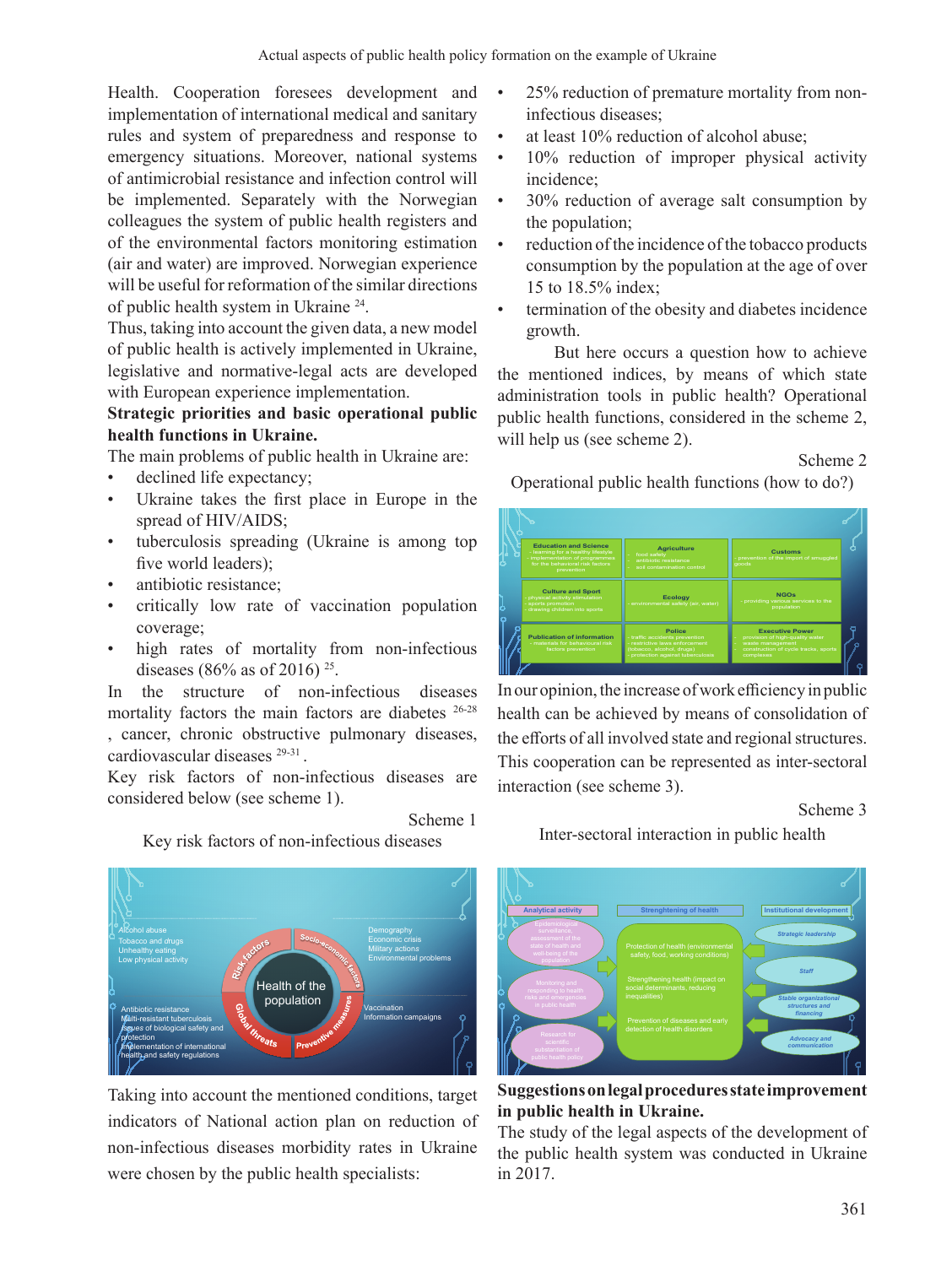In this context, the Center for Health Services Studies of the University of Kent, Kyiv Economics Institute, Kyiv School of Economics, is interesting. In particular, researchers have come to the following conclusions. Improvement of the available legislation, amendments to the laws, introduction of new professions and practices is an integral part of each public health programme. However, not much is known about the extent to which these activities were implemented. Key informants that investigators interviewed for this study emphasized that Laws of Ukraine do not meet today's requirements, and further changes are needed to the regulatory framework.Lack ofsupportive legislationwas named as one ofthemain difficulties of the implementation of the programme on combating the spread of infectious socially dangerous diseases in the Dnipropetrovsk region in 2008-2012 years. For instance, confidentiality of the patients' diagnosis is one of the debated topics. Family doctors and experts at specialized health care centres believe that the "confidentiality" norm must be deleted from the law. According to the available legislation, doctors are criminally responsible for disclosure of information about HIV / AIDS positive people. To avoid criminal liability, they do not inform other professionals about HIV / AIDS status of their patients. This increases health risks of both HIV / AIDS positive and negative people, affects timely provision of specialized medical aid and contributes to stigmatization of HIV / AIDS positive people, according to some interviewed doctors.

The available legislation also does not take into account force majeure. As a result, national programmes limit activities to local medical personnel and administration staff. The division of responsibilities for program implementation between local and national government lacks flexibility and does not consider cases of force majeure when any party fails to accomplish program activities. In case national government fails to implement any part of the public health program it is responsible for, local government cannot overtake responsibility for its implementation either as it will be subject to criminal liability. For instance, in the framework of the National program on tuberculosis, the national government took responsibility for providing BCG vaccine, but did not supply it. In such circumstances local government could not purchase vaccine from

local budgets either even though they had the funds available. Allocation of local funds into activities not stipulated by the programme would be a subject to criminal liability in Ukraine 32.

In the context of globalization, the human right for health care stops being just an individual property. It becomes the most important value for the state and civil society. In order to eliminate contradictions of the normative and legal acts, it is necessary to make a major revision of the principal fundamentals, which are a basis for the whole social legislation, its transformation into balanced system, where the aims and vectors do not contradict, are not mutually exclusive and work for common aim, determined in the Constitution 33.

# **Conclusions**

Summing up, we would like to mention that the necessity of the public health specialists' activity should be comprehended by all state and municipal bodies of power and government, business and population. Public health centres are expected to fulfil a responsible mission of all society efforts consolidation. In particular, mass media, religious organizations, schools, universities, enterprises and small business, centres of mental health, subjects of transport service, judicial and law enforcement authorities, charity organisations, grantors, ecological structures and communities themselves at the level of streets and residential quarters under the aegis of the public health centres should gradually unite into integrated systems of local partnerships.

**Ethical clearence:** (no need for review article) This research proposal was accepted by the Ethics Committee of Sumy State University (Medical Institute), Ukraine

# **Source of Funding**: Sumy State University

# **Authors's contribution:**

Data gathering and idea owner of this study: Demikhova N. Study design: Demikhov O., Dehtyarova I. Data gathering: Demikhov O., Dehtyarova I. Writing and submitting manuscript: Demikhov O., Demikhova N. Editing and approval of final draft: Demikhov O., Demikhova N.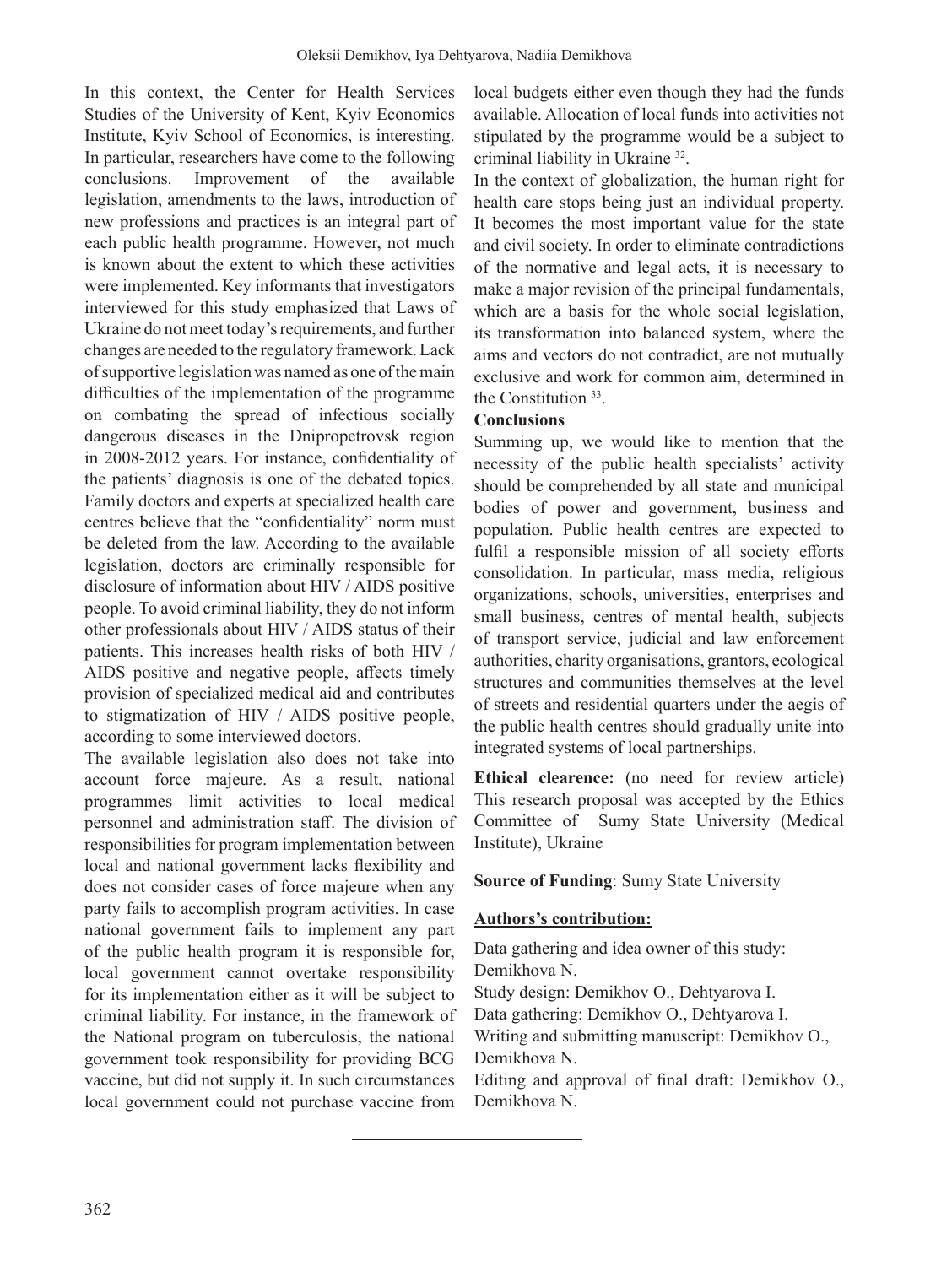#### **References:**

- 1. Islam S, Rahman A, Mahmood AK, Mamun A, Khondoker MF Old Home and Caring Elderly Population: Need or Dilemma. *Bangladesh Journal of Medical Science.* 2019; **18**(3): 453-457. https://doi. org/10.3329/bjms.v18i3.41611
- 2. Popov S, Demikhova N, Melekhovets O. et al. Application of "reytoil" in prevention of atherosclerosis in diabetes patients. *Lіkars`ka sprava*. 2012**; 8**: 119-126.
- 3. Public Health [Electronic resource]. Accessed online at https://uk.wikipedia.org/wiki on February 8, 2019.
- 4. Azhar A, Rahman MM, Arif MT Willingness to Pay For Health Insurance in Sarawak, Malaysia: A Contingent Valuation Method. *Bangladesh Journal of Medical Science.* 2018; **17**(2): 230-237. https://doi.org/10.3329/ bjms.v17i2.35876
- 5. Islam S, Rahman A, Mahmood AK Bangladesh Pharmaceutical Industry: Perspective and the Prospects. *Bangladesh Journal of Medical Science*. 2018; **17**(4): 519-525. https://doi.org/10.3329/bjms. v17i4.38306
- 6. Beletsky L, Ezer T, Overall J et al. Advancing human rights in patient care: The law in seven transitional countries. *Open Society Foundations*. 2013: 9-10.
- 7. Burris S, Ashe M, Levin D et al. A transdisciplinary approach to public health law: the emerging Practice of legal epidemiology. Annu. *Rev. Public Health.* 2016; **37**: 135-148.
- 8. Open Society Foundations: Palliative care as a human right: a fact sheet. Accessed online at https://www. opensocietyfoundations.org/publications/palliativecare-human-right-fact-sheet on February 11, 2019.
- 9. Wahed T, Zaman S, Huda Fet al. A narrative review of the literature on the reproductive health of female sex workers having age below twenty years. *Bangladesh Journal of Medical Science.*2019; **19(**1): 17-31. https:// doi.org/10.3329/bjms.v19i1.43870
- 10. Moosazadeh M, Amiresmaili M Challenges in case finding of tuberculosis control program in Iran: A qualitative study. *Bangladesh Journal of Medical Science.* 2018; **17**(3): 462-469. https://doi.org/10.3329/ bjms.v17i3.37002
- 11. ÖZDINÇ A. Evaluation of Human Resources Planning within the Framework of Turkey's Health Transformation Program (HTP) with regards to Principles of Justice. *International Journal of Human and Health Sciences (IJHHS).* 2019; **4** (1): 41-50. http:// dx.doi.org/10.31344/ijhhs.v4i1.118
- 12. Historical survey of Oleksandr Vlodek [Electronic resource]. (in Ukrainian). Accessed online at http://old. moz.gov.ua/ua/portal/mtbr\_healthserviceshistory/ on February 3, 2019
- 13. Holiachenko O., Serdiuk A., Prykhodskyi O. Social medicine, organization and economy of health care. *Dzhura, Kiev*. 1997; 328 p.
- 14. Kryshtopa B. Governing bodies and health care management in the period of Ukrainian statehood. *Ahapit Journal*. 2000; **12**.
- 15. Romanenko A. E. Health care and Medical Science in the Ukrainian SSR: monograph. *Kiev*; 1987; 479 p.
- 16. Voloshyn A. Are there any reforms in medicine? Your Health newspaper. 1999; **93:** 1-2.
- 17. Health-2020: fundamentals of the European policy for support of the state and society actions in favour of health and well-being. Copenhagen: European regional bureau of World Health Organization, 2012.
- 18. European plan of actions on consolidation of the potential and services of public health. – Copenhagen : European regional bureau of World Health Organization, 2012.
- 19. Agreement on association between Ukraine, as the party of the first part, and European Union, European community on nuclear power and their state members, as the party of the second part: ratified with the сlaim by the Law of Ukraine of 16 September 2014 № 1678-VII. [Electronic resource]. Accessed online at https://zakon. rada.gov.ua/ laws/show/984\_011 on February 1, 2019.
- 20. On the Strategy of sustainable development "Ukraine-2020": Order of the President of Ukraine of 12 January 2015 № 5/2015. [Electronic resource]. Accessed online at https://zakon.rada.gov.ua/laws/show/5/2015 on February 4, 2019.
- 21. On adoption of the plan of measures on realization of the Conception of public health system development: Ordinance of the Cabinet of Ministers of Ukraine of 18 August 2017 № 560-р.
- 22. On approval of the Conception of public health system development: Ordinance of the Cabinet of Ministers of Ukraine of 30 November 2016 № 1002-р.
- 23. Demikhova N, Smiianov V, Prikhodko O et al. Information and telecommunication technologies and problem-based learning in the formation of competitive competence in medical masters of Sumy state university. *Azerbaijan Medical Journal*. 2016; **2**: 95-101.
- 24. Website of the Centre of Public Health of the Ministry of Health of Ukraine [Electronic resource]. Accessed online at https://phc.org.ua /news/show on February 14, 2019.
- 25. Website of the Ministry of Health of Ukraine [Electronic resource]. Accessed online at http://moz.gov.ua/article/ news/ on February 8, 2019.
- 26. Chernatska O, Demikhova N. Improvement of treatment in persons with arterial hypertension and type 2 diabetes mellitus. *Georgian Medical News.* 2018; **11** (284): 47-51.
- 27. Demikhova N, Chernatska O, Mazur T et al. Markers